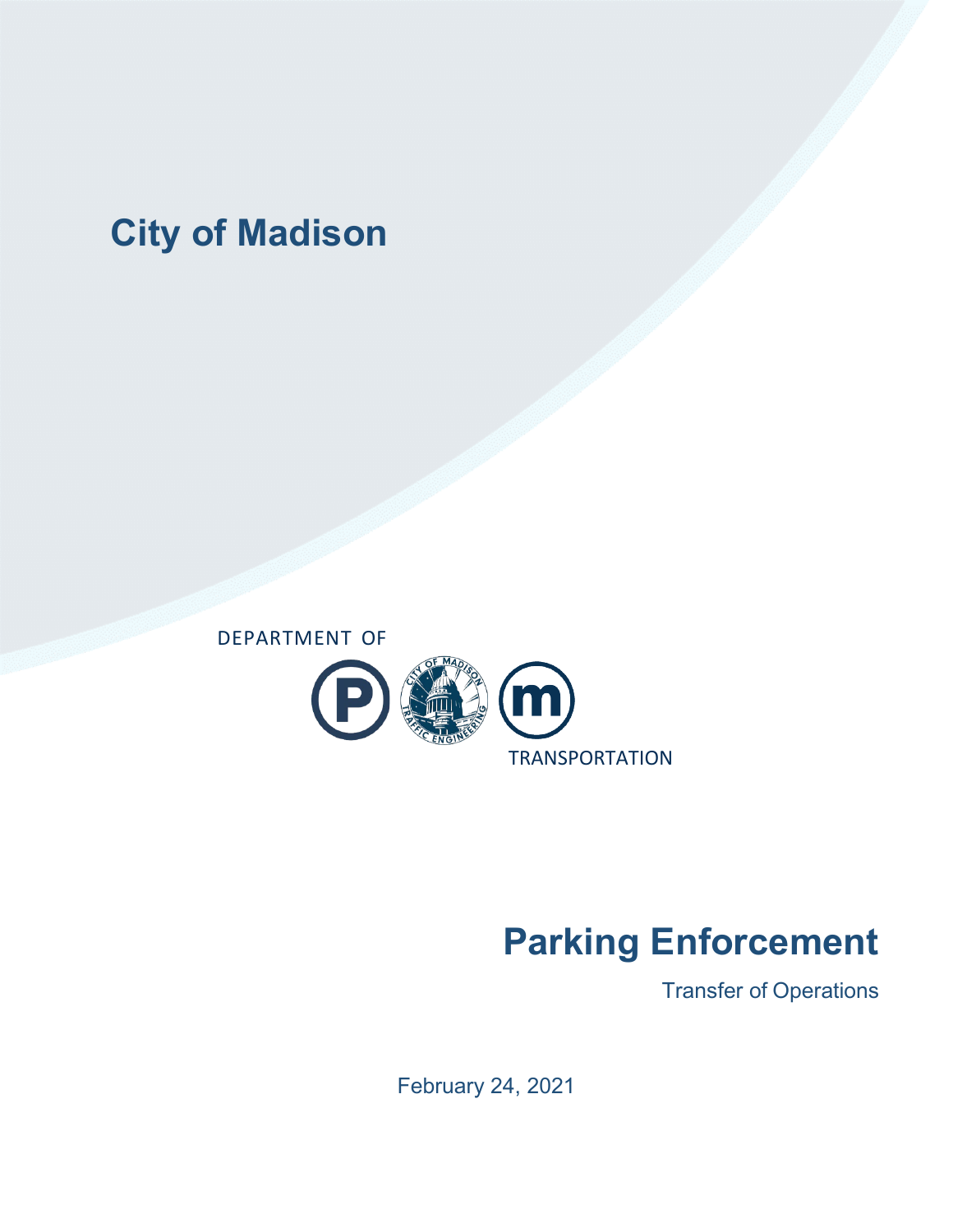### **Table of Contents**

| Α.<br><b>B.</b> |                                                                                                    |  |
|-----------------|----------------------------------------------------------------------------------------------------|--|
|                 |                                                                                                    |  |
| C.              |                                                                                                    |  |
|                 |                                                                                                    |  |
|                 |                                                                                                    |  |
|                 |                                                                                                    |  |
| А.              |                                                                                                    |  |
|                 |                                                                                                    |  |
| <b>B.</b>       |                                                                                                    |  |
| 1.              |                                                                                                    |  |
|                 |                                                                                                    |  |
|                 |                                                                                                    |  |
| 2.              |                                                                                                    |  |
| 3.              |                                                                                                    |  |
|                 |                                                                                                    |  |
|                 |                                                                                                    |  |
|                 |                                                                                                    |  |
|                 |                                                                                                    |  |
|                 |                                                                                                    |  |
|                 | Figure 8.0-2 Madison Police Districts and Stations (Central, East, Midtown, North, South, West) 10 |  |
|                 |                                                                                                    |  |
| А.<br><b>B.</b> |                                                                                                    |  |
|                 |                                                                                                    |  |
|                 |                                                                                                    |  |
| 11.0            |                                                                                                    |  |
|                 |                                                                                                    |  |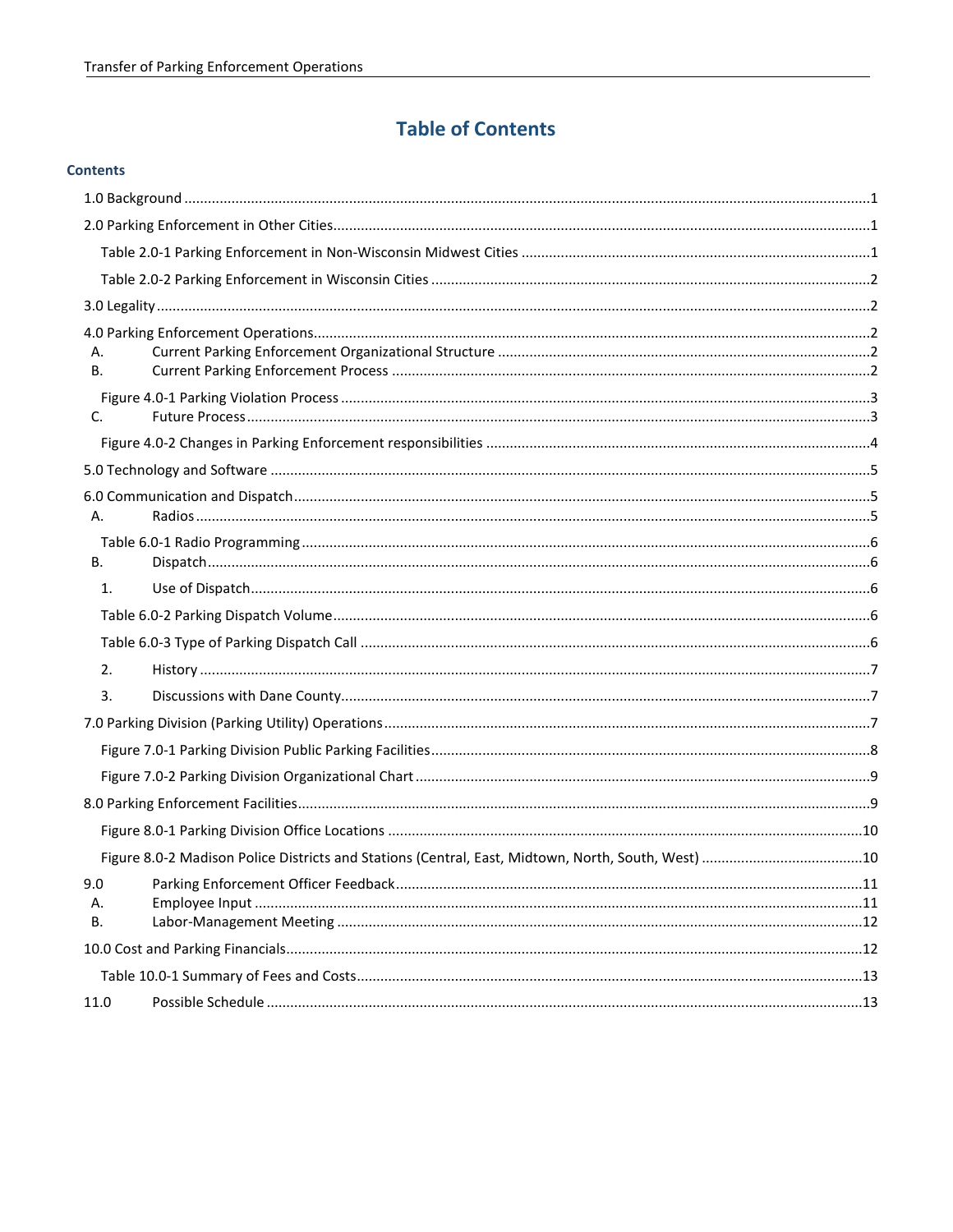#### <span id="page-2-0"></span>**1.0 Background**

Parking Enforcement operations have historically been performed by civilian employees within the Madison Police Department (MPD), as part of the Traffic & Specialized Services Section, and fully funded by the City's General Fund, with the exception of the use of Parking Division (aka Parking Utility) Enterprise funds to pay salary and benefit costs for 5 Walker positions that perform meter enforcement. The Parking Division has also paid a portion of annual towing costs for the use of these services at on-street meters and off-street parking facilities.

Because levy limit constraints have and continue to strain the General Fund operating budget, Parking Enforcement costs have been shifted over the course of the last several years.

In the 2020 operating budget, all of the personnel costs associated with Parking Enforcement (PE) were transferred to the Parking Division while the Madison Police Department continued to house and direct the PE service. In 2020, the Parking Division paid about \$2.8 million of the costs associated with Parking Enforcement. About \$200,000 of Parking Enforcement costs related to vehicles, equipment, and supplies continue to be provided by the General Fund through the MPD. Also, there are other soft expenses, such as vehicle and locker housing, which do not show up as a budget expense.

The 2020 Adopted Operating Budget directed a study to be performed in 2020 that evaluated the feasibility of moving Parking Enforcement from MPD to the Parking Division, which was not completed due to the multiple events occurring in 2020.

The 2021 Operating Budget Finance Committee Amendments adopted by Council included:

- Moving the Parking Enforcment service from the Police Department to the Parking Division by March 31, 2021, pending completion of a report and adoption of a resolution by the Common Council directing the transfer of Enforcement Operations from MPD to the Parking Division.
- Transfer \$367,085 of additional non-personnel costs from MPD to the Parking Division, mostly associated with towing contracts.

A number of meetings identified operational and legal options with staff from Parking Division, Transportation, Attorney's Office, Dane County, and Madison Police Department Parking Enforcement and Court Services. This report:

- Satisfies the request from the 2020 budget regarding the transfer of Parking Enforcement operations
- Provides an overview of current operations,
- Identifies implementation options and logistics, including cost, work processes and agency responsibility.

#### <span id="page-2-1"></span>**2.0 Parking Enforcement in Other Cities**

Other Midwest cities house parking enforcement operations in various departments. While often parking enforcement is housed in the police department, many larger cities have it housed in other divisions. Cities that house parking enforcement in departments other than the police have different reasons for the structure. Sometimes it is to maximize citation revenue, focus enforcement operations, or coordinate with other city functions such as zoning enforcement. Table 2.0-1 provides a sampling of parking enforcement on other Midwest cities. Table 2.0-2 provides a summary of parking enforcement in the larger Wisconsin cities.

|              | Parking                                                |                                                                                                                 | <b>Citation Revenue</b> |
|--------------|--------------------------------------------------------|-----------------------------------------------------------------------------------------------------------------|-------------------------|
| City         | Enforcement Dept.                                      | Comments                                                                                                        | Goes to                 |
| Minneapolis  | <b>Regulatory Services -</b><br><b>Traffic Control</b> | Easier to manage parking/traffic from stadium<br>events Parking officers can also help with code<br>enforcement | General Fund            |
| St Paul      | Police                                                 |                                                                                                                 | Unknown                 |
| Chicago      | Transportation                                         |                                                                                                                 | Unknown                 |
| Indianapolis | Contracted - Meters                                    | More efficient                                                                                                  | <b>Public Works</b>     |
|              | Police - Other                                         | Police already do other violations                                                                              | <b>Public Safety</b>    |
| Des Moines   | Police                                                 |                                                                                                                 | Unknown                 |
| Ann Arbor    | Police                                                 | Does code enforcement as well as Parking Enforcement                                                            | Police Dept. (Gen Fund) |

#### <span id="page-2-2"></span>*Table 2.0-1 Parking Enforcement in Non-Wisconsin Midwest Cities*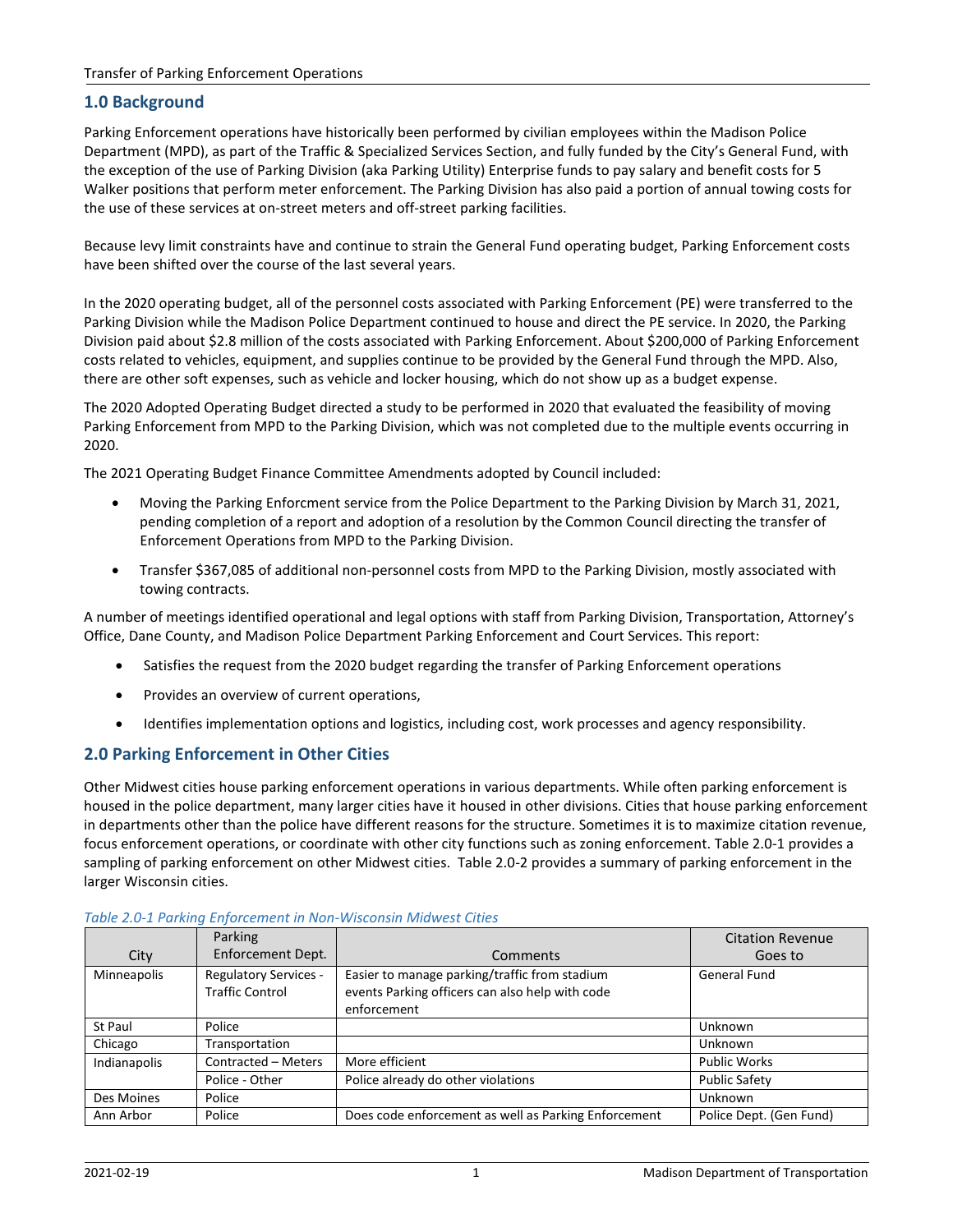<span id="page-3-0"></span>

| Table 2.0-2 Parking Enforcement in Wisconsin Cities |                                           |                                                     |                                                     |  |  |
|-----------------------------------------------------|-------------------------------------------|-----------------------------------------------------|-----------------------------------------------------|--|--|
|                                                     | Parking                                   |                                                     | <b>Citation Revenue</b>                             |  |  |
| City                                                | Enforcement Dept.                         | Comments                                            | Goes to                                             |  |  |
| Milwaukee                                           | <b>Public Works</b>                       | Better focus on citations and corresponding revenue | <b>Transportation Fund</b>                          |  |  |
| Madison                                             | Police                                    |                                                     | <b>General Fund</b>                                 |  |  |
| Green Bay                                           | Parking Utility                           | Self-sufficient enterprise                          | Parking Fund                                        |  |  |
| Kenosha                                             | Police                                    |                                                     |                                                     |  |  |
| Racine                                              | Police                                    | (was with DPW prior to 2010)                        | Police Fund (with a<br>contribution to Pkg/Transit) |  |  |
| Appleton                                            | <b>Public Works</b><br>(except overnight) |                                                     | Public Works - Parking Util                         |  |  |

#### <span id="page-3-1"></span>**3.0 Legality**

State Statutes do not prevent Parking Enforcement from being moved from MPD to the Parking Division. Wis 349.139 defines a "parking enforcer" as a traffic officer or any other person who enforces nonmoving traffic violations and who is employed by the municipality. Parking Enforcement would continue to have authority to tow and impound for violations, subject to notification procedure specified in Wis 341.65(2)(b), requiring that upon immobilization or removal (impoundment) of a vehicle, that the chief of police be notified of the vehicle's location and reason for immobilization or impoundment. As mentioned in Section 2, there are Wisconsin cities that do not have Parking Enforcement housed in their Police Department.

Parking Enforcement, if moved to the Parking Division, would not be able to enforce fraudulent disabled violations since they are a Uniform Citation (eg moving violations). They may enlist support of a Madison Police Officer to perform this service. Madison General Ordinances Chapters 5 and 12 would need to be revised to place Parking Enforcement within the Parking Division.

### <span id="page-3-2"></span>**4.0 Parking Enforcement Operations**

#### <span id="page-3-3"></span>A. Current Parking Enforcement Organizational Structure

Parking Enforcement is currently housed in the Madison Police Department's Traffic & Specialized Services Section. There are 31 full-time permanent employees in the MPD Parking Enforcement Unit, comprised of 1 Parking Enforcement Supervisor, 1 Parking Enforcement Field Supervisor, 1 Parking Enforcement Leadworker, and 28 Parking Enforcement Officers. The two Enforcement Supervisors and Leadworker have offices/work-spaces located in the City County Building, while the 28 Parking Enforcement Officers are decentralized, with Parking Enforcement Officers assigned to one of the six Police District locations. Parking Enforcement Officers perform enforcement activities within the district location that they are assigned, and enforcement officers receive daily briefings on activities and enforcement related issues in their respective districts.

Parking Enforcement currently provides enforcement activities seven days a week between the hours of 6:30 AM and 12:30 AM. Additionally, during the winter months (November – March) the unit employs 11 hourly Alternate Side Parking Enforcement Officers to address winter parking violations. During overnight hours of 12:30 AM – 6:30 AM Madison Police Officers are responsible for addressing parking related calls for service. Parking Enforcement and Parking Division do not currently have 24-7 staffing operational models. The Parking Division is a 24-7 operation that provides help-line coverage for parking garages at all times; the Parking Division's contracted security service monitors and responds to after-hours calls when staff are not on- duty.

#### <span id="page-3-4"></span>B. Current Parking Enforcement Process

Parking Enforcement Officers (PEO) are required to follow a variety of processes and use a series of systems to successfully perform their duties. Some of these processes would need to be altered with the transfer to the Parking Division. Access to some of the tools/systems would have to be modified. Figure 4.0-1 illustrates the processing of a typical parking violation.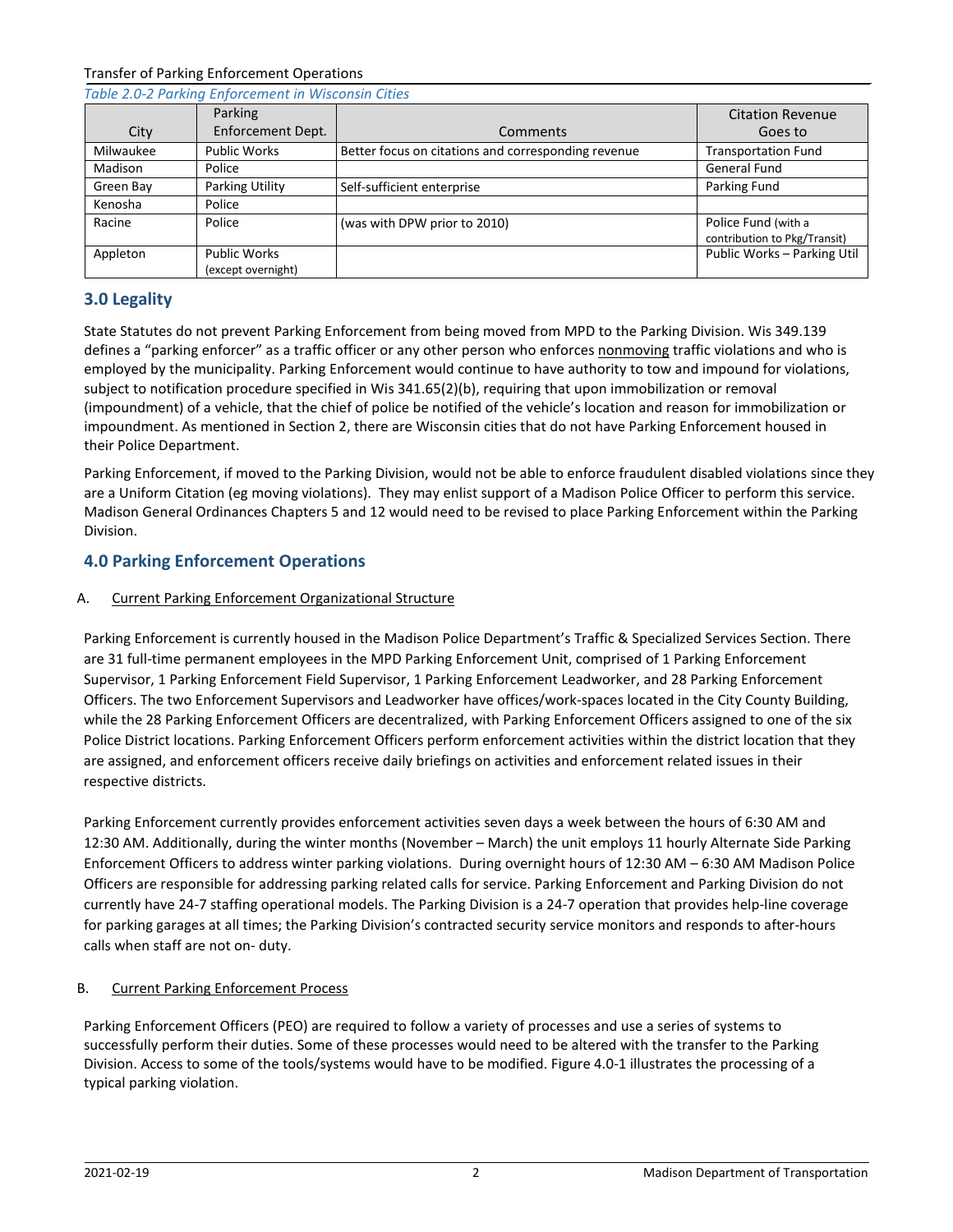

<span id="page-4-0"></span>

Appendix A provides a more detailed workflow for different events that prompt a citation. Generally, an infraction is identified through visual observation, dispatch request, or from chalking vehicles or observing an expired meter. Under normal circumstances, the PEO enters the vehicle information into AIMS software, which then issues the citation and transfers the information to Court Services. Court Services is then responsible for running notices, collecting citation revenues, scheduling court dates, and creating adjudication packets.

If a call for service is requested from Dispatch, then the PEO interacts with New World Mobile program. This program provides the PEO with information contained in the LERMS and DOJ databases. The LERMS database provides information kept by MPD (addresses, phone numbers, etc.) whereas the DOJ database provides data about other information associated with the owner of the vehicle. Both provide situational awareness to the PEO as to risks and other information that may be relevant. The PEO then uses AIMS for issuing the citation.

Towing has a slightly different process. In many cases, the PEO will observe the need to tow a vehicle based off a complaint or safety concern.. The PEO then coordinates the towing process with Dispatch, using New World Mobile and entering the citation and tow information into AIMS. All tows require an assigned case number from Dispatch for tracking and billing purposes. The issuance of the citation then follows the above process.

In addition to enforcement of parking violations, PEO activities also include:

- Recovering stolen autos, disabled fraud investigations, special events, etc.
- Working closely with neighborhood officers or members of the public on educating, problem solving, and other community policing efforts in relation to parking issues.

#### <span id="page-4-1"></span>C. Future Process

With the transfer of Parking Enforcement operations to the Parking Division, much of the existing systems and processes would be similar, with some modifications. Notably:

• Parking Enforcers would not have full access to records in LERMS and DOJ databases. The Parking Division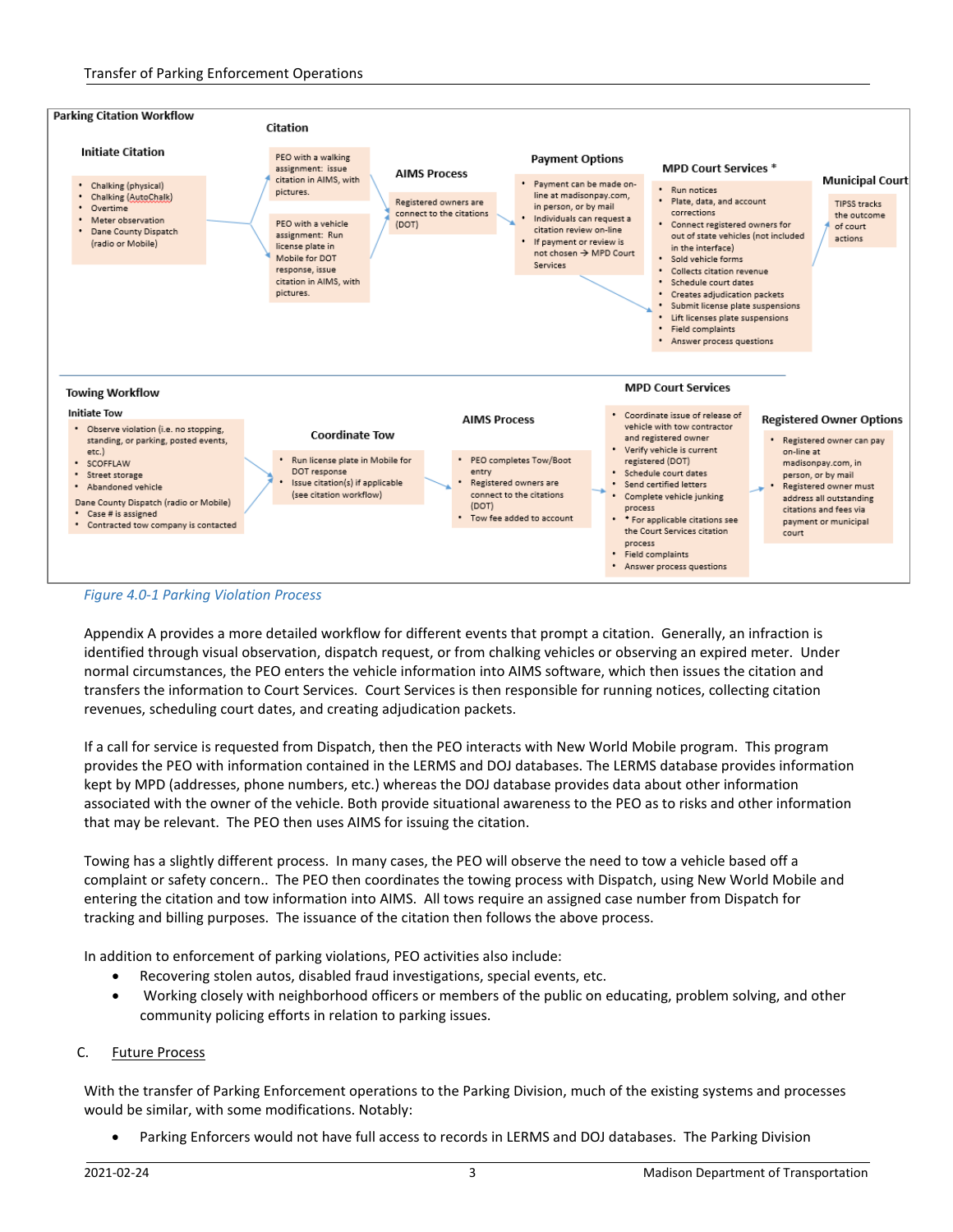- would join the New World Consortium similar to Parks and Public Health to get information from this system.
- Parking Enforcers would maintain radio access that may be more limited (See Section 6).

As far as duties and responsibilities, most would remain with a few exceptions. The following Figure 4.0-2 illustrates the current duties and responsibilities handled by Parking Enforcement and which may need to be removed if the service is relocated to the Parking Division.



<span id="page-5-0"></span>*Figure 4.0-2 Changes in Parking Enforcement responsibilities*

With the transfer of Parking Enforcement services to the Parking Division

- Parking Enforcers would continue to have authority to issue citations and tow for parking violations. They also would be able to ticket for ADA parking violations, and enforce scofflaws and impound vehicles.
- Parking Enforcers would no longer be able to perform law enforcement related activities (identification, stolen autos, wanted vehicles, missing persons,). Identification of stolen plates or autos would be provided in the responses from the databases. Parking Enforcers would then need to contact the Police for follow up.
- Parking Enforcers would not be able to perform Disabled Fraud Investigations since they are considered a moving violation. They could enlist a Madison Police Officer to assist with this citation.
- Parking calls for services and all other parking violations between the hours of 12:30 AM and 6:30 AM would need to continue to be performed by MPD.
- Parking Enforcers can still issue citations for private property violations. (Wisconsin Statute 349.13(3m)(d)1)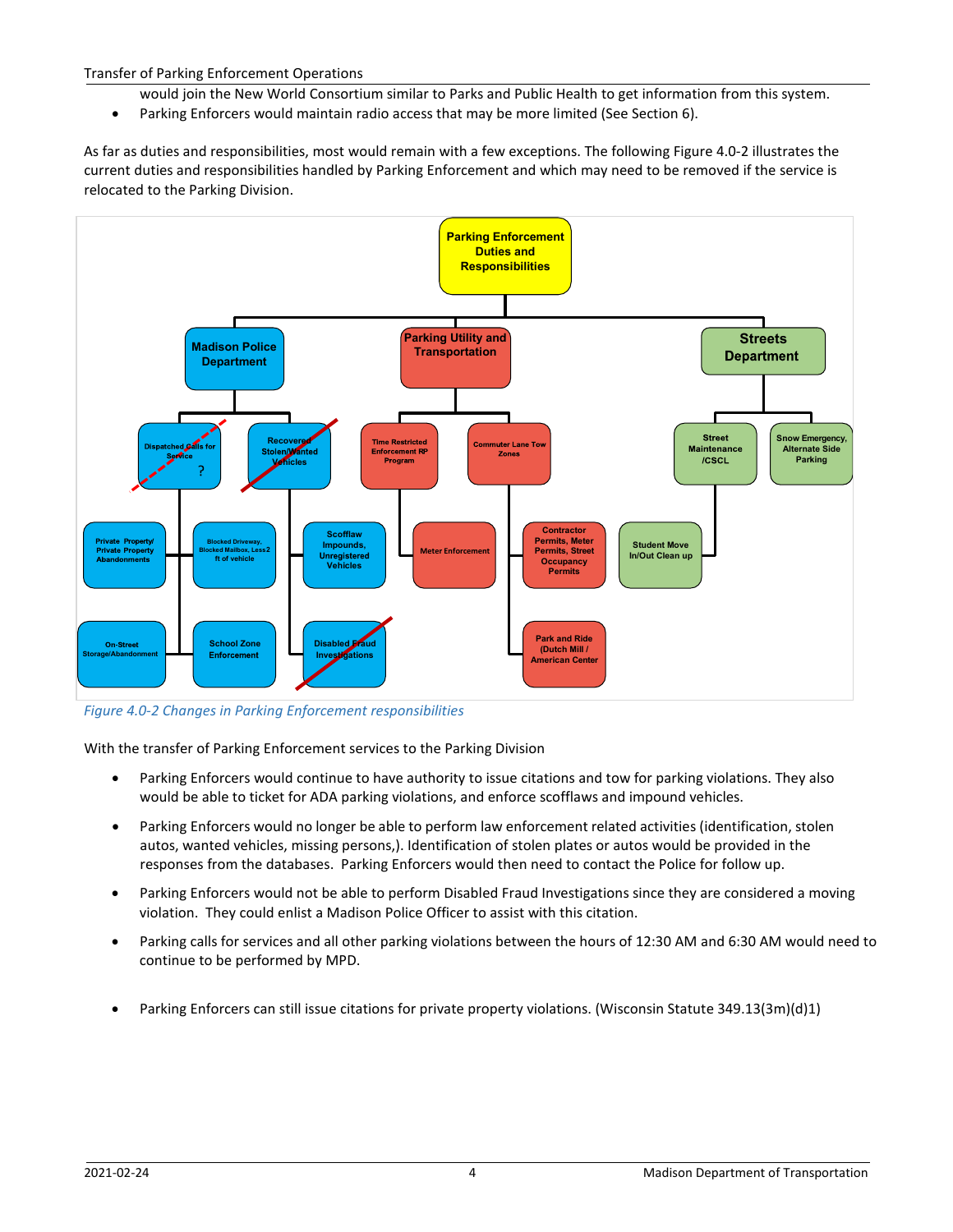#### <span id="page-6-0"></span>**5.0 Technology and Software**

Police and Parking Enforcement share several integrated technology systems, some which are law enforcement specific. Parking Division currently does not use the majority of these systems with their work. The Records Division in the Madison Police Department includes Court Services and the IMAT (Information Management and Technology) unit. They have a number of responsibilities related to parking enforcement citations, including coordination with the vendor for the parking enforcement software (Electronic Data Corporation/AIMS), access and administration of AIMS servers and software version upgrades. The Parking Division does not currently have a role in supporting the AIMS application or coordination with the vendor for upgrades, fixes, trouble shooting, triage, or other technical support and contract administration activities.

AIMS generates the file for suspending plates and suspensions that need to be lifted. This is not an automatic process, Court Services manually uploads this file to DOT/TVRP to apply and remove suspensions after they are paid. Continued coordination between Police Court Services and Parking Enforcement operations, including designation of responsibilities for the management and maintenance of current and future enforcement software and data systems will be necessary.

Integration or creation of new systems would be required for Dane County 911 Dispatch. IT support will be needed in order to transfer operations to the Parking Division.

It is likely that PEOs, housed in the Parking Division, would have some access to the information contained in some MPD programs (LERMS), Dane County 911 Dispatch, Mobile, and other law enforcement systems having data through the Wisconsin Department of Justice (DOJ). The Parking Division would need to apply with DOJ for a separate ORI for TIME system access and the TIME interface between AIMS and DOJ would need to be transferred to the Parking Division. The Parking Division would also need to address the management of the DOJ access, such as certifications and audits.

The Parking Division currently has an account for limited access to E-TIME for vehicle registration information used to administer the Residential Parking Permit Program as well as vehicle owner if a contact needs to be made regarding a vehicle parked in a parking facility. The Parking Division's existing E-TIME license is \$1500 per year. Additional annual license and access fees may be charged by DOJ for higher level access rights for enforcement purposes. Parking Division would obtain new terminal identifiers for Mobile and LERMS desktops from DOJ. A lower level of record access would be provided by the state DOJ if Parking Enforcers were moved to the Parking Division.

The AutoChalk software application and server would be moved to the Parking Division as would coordinating technical support.

AIMS is the system for citation and towing records. Interfaces between AIMS and DOJ, DOT, payment portals and court is necessary for the completion of related workflows. . If the interest of having access to Mobile functionality, the Parking Division would need to join the Regional Consortium for related access, technical and software support provided by the Police IMAT unit. The Parking Division would initially try to maintain access through MPD since it is the same City requesting use of the services. If not allowed access through MPD, approximate fees to the Parking Division would be \$9,600 annually for Mobile support for 20 enforcement vehicles, \$1,500 for LERMS access, and \$5,000 for personnel support costs. NetMotion would also need to be included through City IT at an estimated cost of \$1,500 annually for 20 vehicles. These costs do not include the separate DOJ licensing fees for TIME system access if needed.

With the transfer of Parking Enforcement to the Parking Division, assistance will be needed from both MPD's Information Management and Technology as well as the City's IT department.

#### <span id="page-6-1"></span>**6.0 Communication and Dispatch**

#### <span id="page-6-2"></span>A. Radios

Each PEO is issued a radio that has the MPD programming. With the transfer of Parking Enforcement to the Parking Division, the equipment would remain the same, yet the radios may be reprogrammed to that similar of Madison Park Rangers. Table 6.0-1 describes the differences.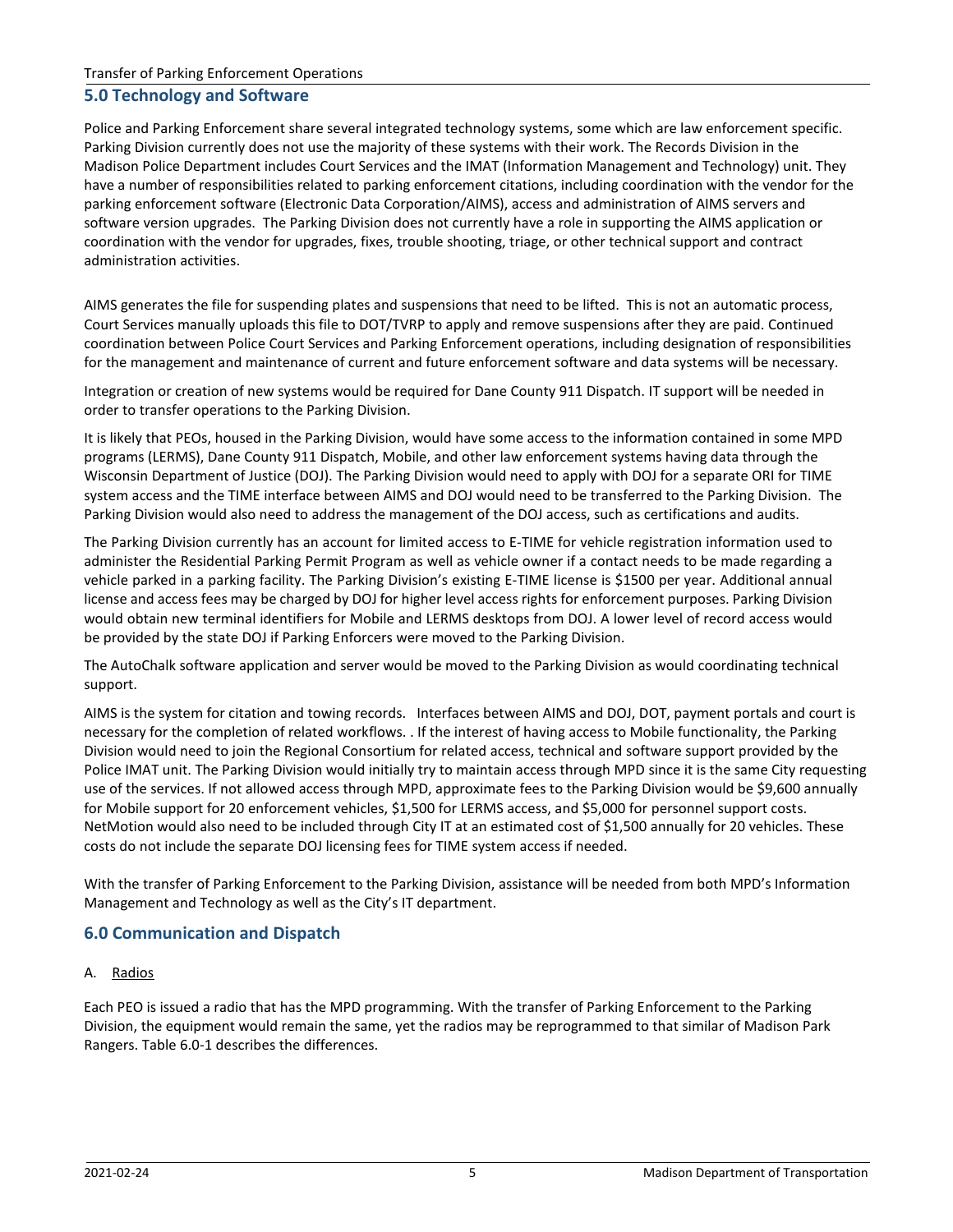<span id="page-7-0"></span>

| Table 6.0-1 Radio Programming |                                                                                                                 |                                                                   |                           |
|-------------------------------|-----------------------------------------------------------------------------------------------------------------|-------------------------------------------------------------------|---------------------------|
| <b>Type of Channel</b>        | <b>Used For</b>                                                                                                 | <b>Parking</b><br><b>Enforcement</b><br><b>Access</b>             | <b>Park Ranger Access</b> |
| Standard<br>(MPD1 & MPD3)     | Dispatch of calls.<br>Can be heard by the public (with scanners)                                                | <b>Yes</b>                                                        | Yes                       |
| <b>MPD Data</b>               | Parking Enforcers typically dispatched from to keep<br>MPD1 and<br>MPD3 clear                                   | <b>Yes</b>                                                        | Yes.                      |
| Tactical                      | Tactical actions, such as a pursuit or setting up a<br>perimeter. Keeps discussions off of dispatch<br>channel. | <b>Yes</b><br>(would change to no<br>with transfer to<br>Parking) | No.                       |
| Encrypted                     | Used for private discussions, such as names and<br>discussions of subjects, vehicle features, etc.              | <b>Yes</b><br>(would change to no<br>with transfer to<br>Parking) | No.                       |

MPD leadership has indicated a desire for Parking Enforcement to maintain access to channels MPD1 and MPD3, which is a desire that Madison Transportation supports. Radio programming will need further resolution during a transition period.

With the transfer of Parking Enforcement to the Parking Division, their equipment, including radios, mobile data terminals, and other, would also need to be transferred. If not, additional capital monies would be needed for the Parking Division to purchase this equipment. Management of this equipment would also be transferred to the Parking Division.

#### <span id="page-7-2"></span><span id="page-7-1"></span>B. Dispatch

#### 1. Use of Dispatch

Dane County's Public Safety Communications (PSC) provides 911 emergency call services throughout Dane County and dispatches those calls to the appropriate 21 law enforcement agencies, 26 fire departments, and 21 EMS agencies. Currently the PSC dispatches Parking Enforcement. Parking dispatches are generated by two methods:

- An individual contacts the Dane County Public Safety Communications Center and makes a parking complaint. (Note that the complaint can be about parking on public right of way, or in a private lot).
- A PEO generates a call via radio with the PSC dispatcher.

The calls are all entered into the PSC's computer aided dispatch which interfaces with the City of Madison's Law Enforcement Records Management System (LERMS)

Generally, Parking dispatches make up about 4 percent of the Dispatch Center's calls. This is a somewhat minor amount, yet the dispatch calls can occur during busy times which affects service levels at the dispatch center. It also does not represent the time on the call or calls made for other events, such as reporting crashes, requesting assistance with locations or vehicle information, etc. Table 6.0- 1 illustrates the call volumes for 2018 and 2019. 2020 Parking volumes were lower due to the COVID-19 crisis.

<span id="page-7-3"></span>

| Year | 911 Calls | <b>Non-emergency Calls</b> | <b>Parking Calls</b> | Total   |
|------|-----------|----------------------------|----------------------|---------|
| 2018 | 167,559   | 223.637                    | 16,564               | 407.760 |
| 2019 | 176,097   | 215.866                    | 16,009               | 407,972 |

#### *Table 6.0-2 Parking Dispatch Volume*

Table 6.0-3 illustrates the type of calls dispatched.

<span id="page-7-4"></span>

|  |  |  | Table 6.0-3 Type of Parking Dispatch Call |  |
|--|--|--|-------------------------------------------|--|
|--|--|--|-------------------------------------------|--|

|      |                    |                   | <b>Street Pkg</b> |                      | <b>Towed Vehicle</b> | <b>Total Calls/</b> |
|------|--------------------|-------------------|-------------------|----------------------|----------------------|---------------------|
| Year | <b>Private Pkg</b> | <b>Street Pkg</b> | <b>Posting</b>    | <b>Towed Vehicle</b> | Abandoned            | <b>Actions</b>      |
| 2018 | 8281               | 5882              | 1050              | 1236                 | 115                  | 16564               |
| 2019 | 6318               | 5949              | 1833              | 1658                 | 251                  | 16009               |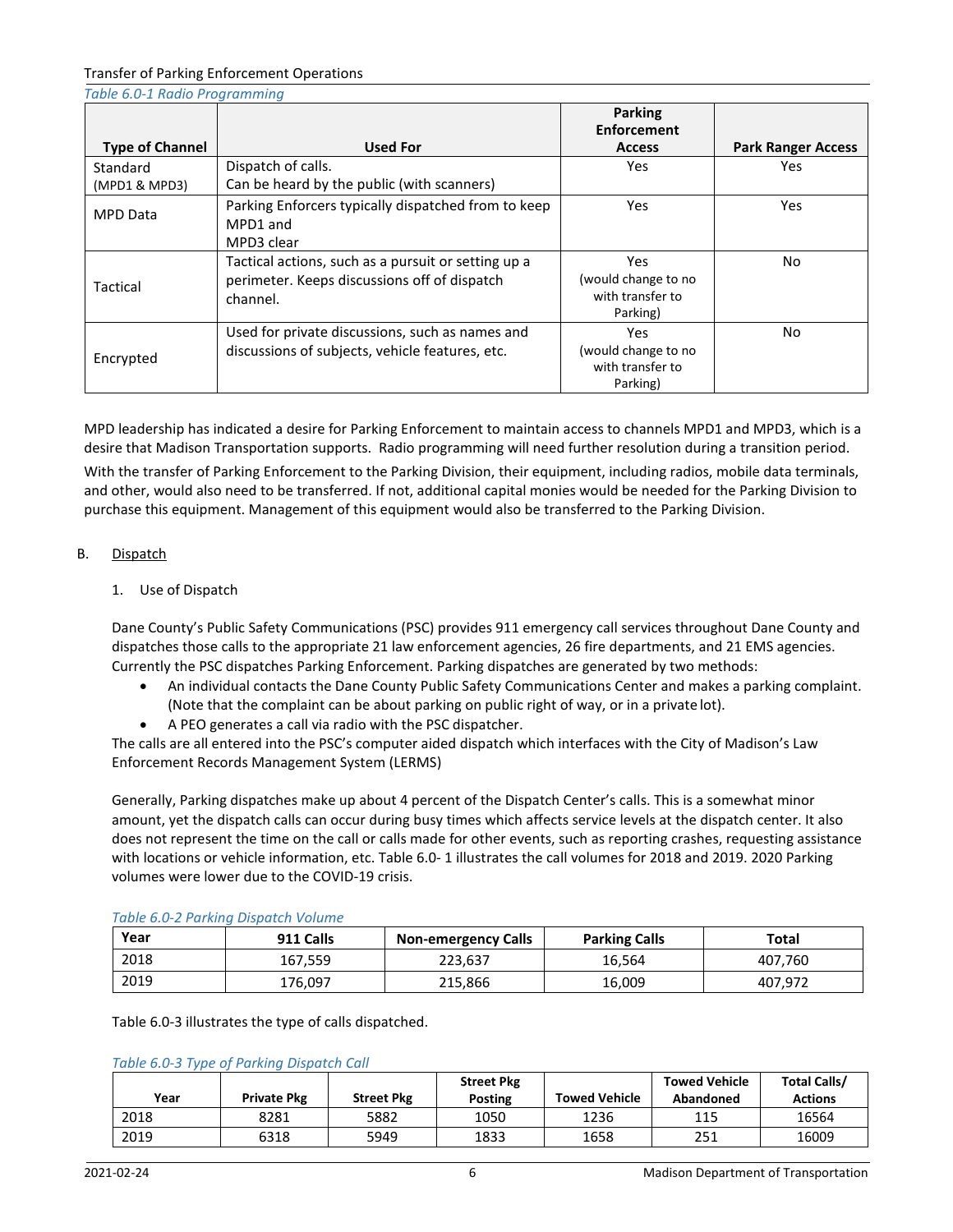#### <span id="page-8-0"></span>2. History

In 1988, the County established its Dispatch Center and, under the terms of a 20-year agreement with the City, assumed all dispatch functions for the City. This agreement eventually expired and a replacement was not entered into. In 2010, the County Executive sought to change the operating practices of the Dispatch Center and cease providing dispatch for City parking matters. The City successfully sued the County to prevent that change, the Court ruling that, under Dane County Ordinances (DCO) 15.34, only the Public Safety Communications Board had the authority to make this change as only the Board had the express authority to establish the operating procedures for the Dispatch Center.

In response to the 2010 lawsuit, in 2014 the Dane County Board repealed DCO 15.34 and replaced the Board with the "Public Safety Communications Advisory Commission". Rather than establishing the operating procedures for the Dispatch Center, the Advisory Commission now serves merely in an advisory capacity to the Director overseeing the Dispatch Center and the 911 system. The Director, and by extension the County Executive, has the authority to unilaterally cease providing dispatch for City parking matters, thus reducing the relevance of the 2010 judgment in the City's favor. $1$ 

#### <span id="page-8-1"></span>3. Discussions with Dane County

There have been discussions between Dane County dispatch and Madison Transportation regarding continued Parking Enforcement access to the Dispatch Center if their operations were transferred to the Parking Division. Concurrently, Dane County Public Safety Communications has been evaluating call load, staffing demands, and Parking Enforcement access to dispatch. These evaluations have included the consideration of a possible fee structure for Parking Enforcement use. These issues are being discussed at the executive level between the County and the City. Past meetings have indicated that these issues exist and will be resolved independently of where Parking Enforcement is housed, within MPD or the Parking Division.

#### <span id="page-8-2"></span>**7.0 Parking Division (Parking Utility) Operations**

The Parking Division is an enterprise agency that builds, maintains, and operates off-street public parking infrastructure and on-street parking meters, administers on-street parking permit programs, and establishes policy and procedure to manage the public parking system in concert with City-wide transportation goals and policies. Operating costs as well as capital costs to build, replace, and maintain parking garages and other infrastructure, equipment, vehicles, are funded by revenues generated from parking user fees.

The Parking Division currently has four services that comprise its operations: Garage Parking, Lot Parking, On-Street Parking, and Operations (administration), that include the operation and maintenance of 7 public parking garages, 6 surface lots, and approximately 1400 on-street meters, as well as administering the City's residential parking permit program and certain on-street parking restrictions. A map of the garages, lots, and on-street meters operated and maintained by the Parking Division is shown in Figure 7.0-1.

<span id="page-8-3"></span> $1$  If Dane County again sought to remove Parking Enforcement from dispatch, the City would need to be able to show that Parking Enforcement should be covered by this service, which was not necessary before. Under Wis. Stat. § 256.35, the Dispatch Center provides dispatch services for City "firefighting, law enforcement, ambulance, medical or otheremergency services." The transfer of parking dispatch services from the County to the City could prompt a transfer of the County levy used to support those services, so as not to doubly burden Madison taxpayers.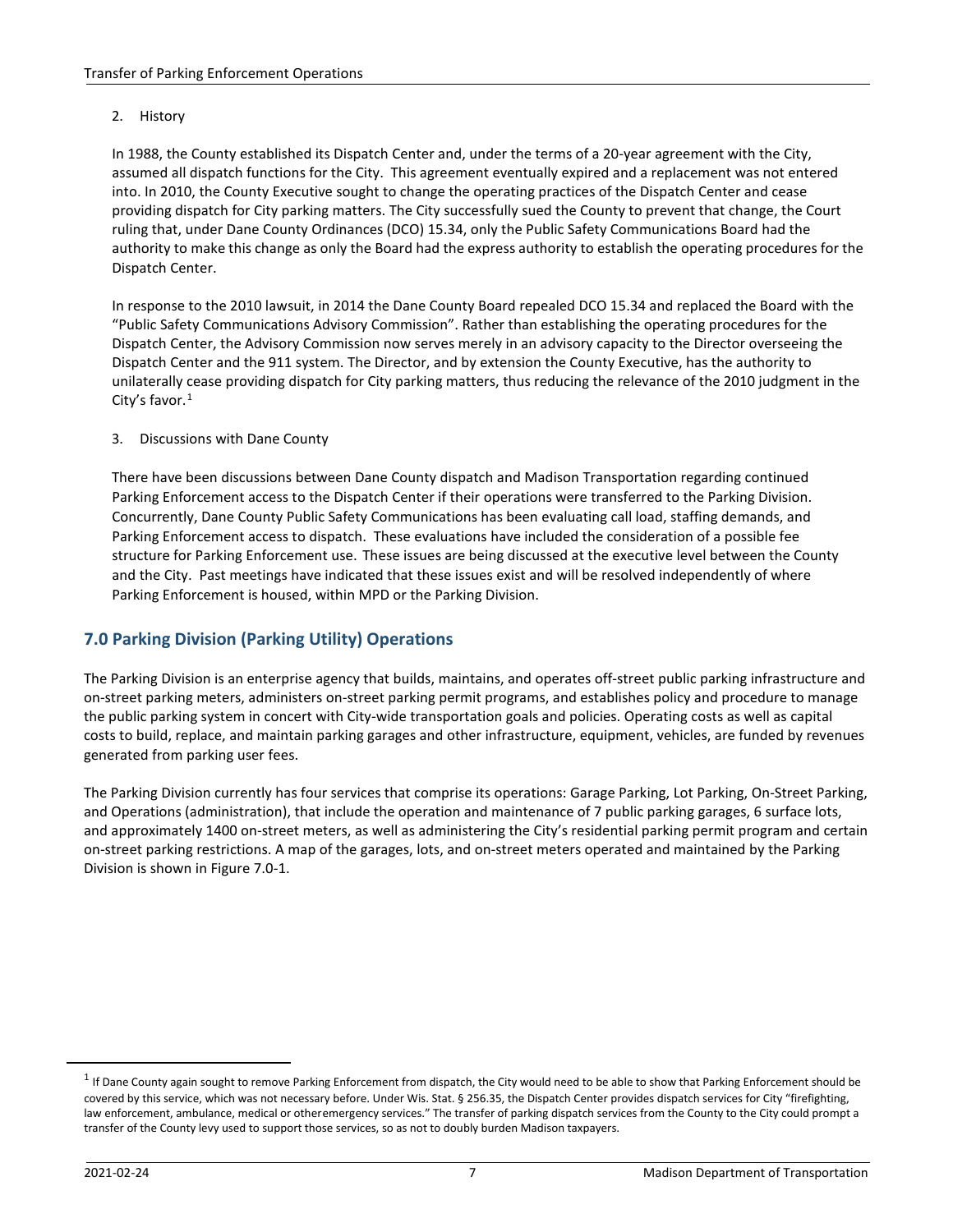

#### <span id="page-9-0"></span>*Figure 7.0-1 Parking Division Public Parking Facilities*

The Parking Division has two office locations, the Madison Municipal Building (MMB) Suite 109, shared with DOT and Traffic Engineering, and the Parking Field Operations Office shared with Traffic Engineering at 1120 Sayle Street. Parking administration staff and the public front counter are located at the MMB Office. MMB front counter customer service staff sell and administer various permits programs (contractor permits, monthly parking permit program, residential parking program), in addition to meter hoods and hangtags, signs, bus passes, and respond to general phone and email inquiries from the public for Parking and Traffic Engineering divisions.

The majority of Parking employees work out of the Sayle Street Field Operations office or at one of the 7 public parking garages. With Parking Enforcement joining the Parking Division, it would likely have a parallels structure to the other units. Figure 7.0-2 illustrates a possible organizational chart with the transfer of operations.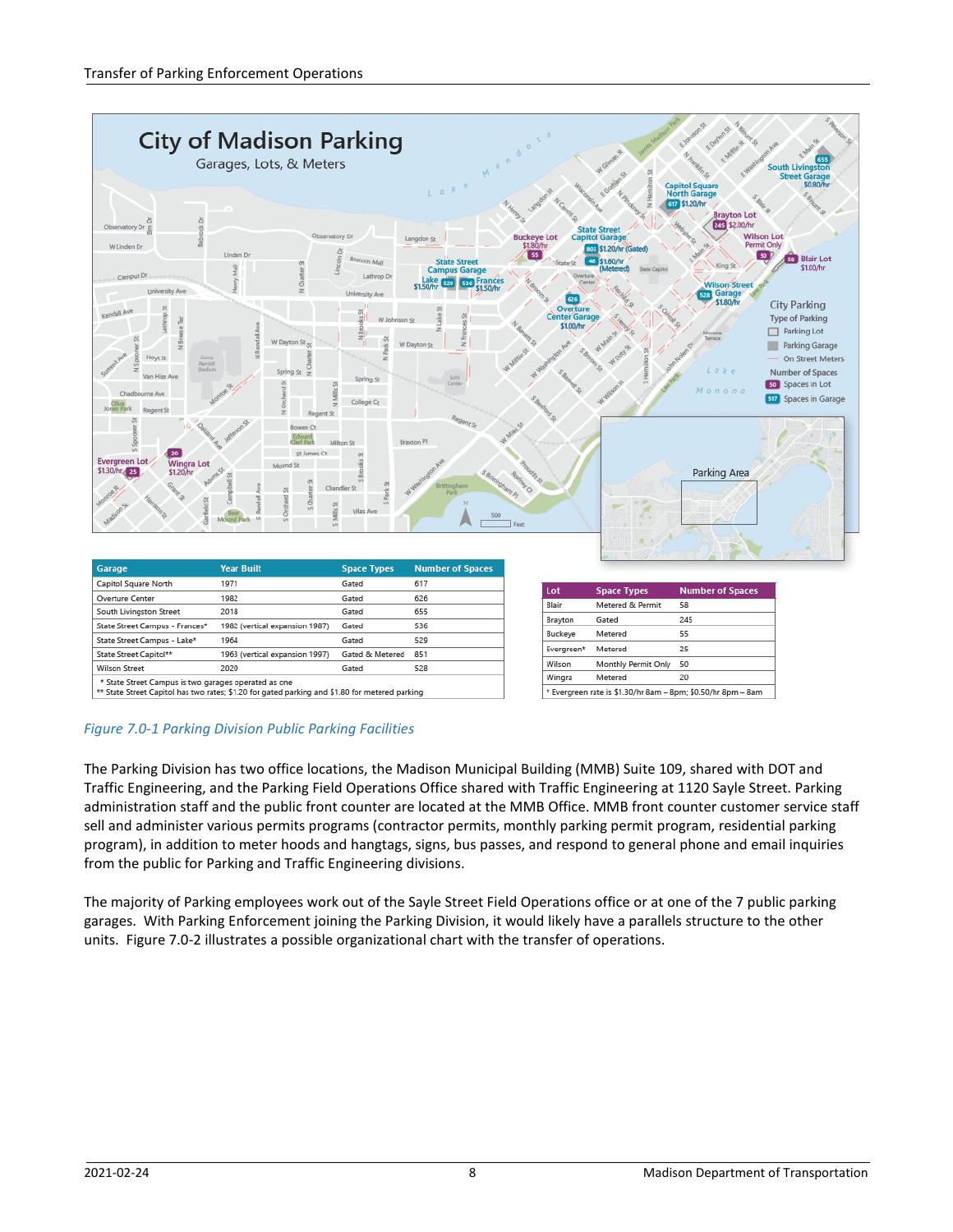<span id="page-10-0"></span>

*Figure 7.0-2 Parking Division Organizational Chart*

### <span id="page-10-1"></span>**8.0 Parking Enforcement Facilities**

Parking Enforcement is currently a decentralized operation; performing enforcement City-wide for variety of purposes (calls for service, no parking violations, abandonments/street storage, Clean Streets/Clean Lakes, time restricted enforcement (2 hour/RP3, meters, peak-hour traffic tow routes, etc.). Parking Division is a centralized organization with staff activities performed in downtown core.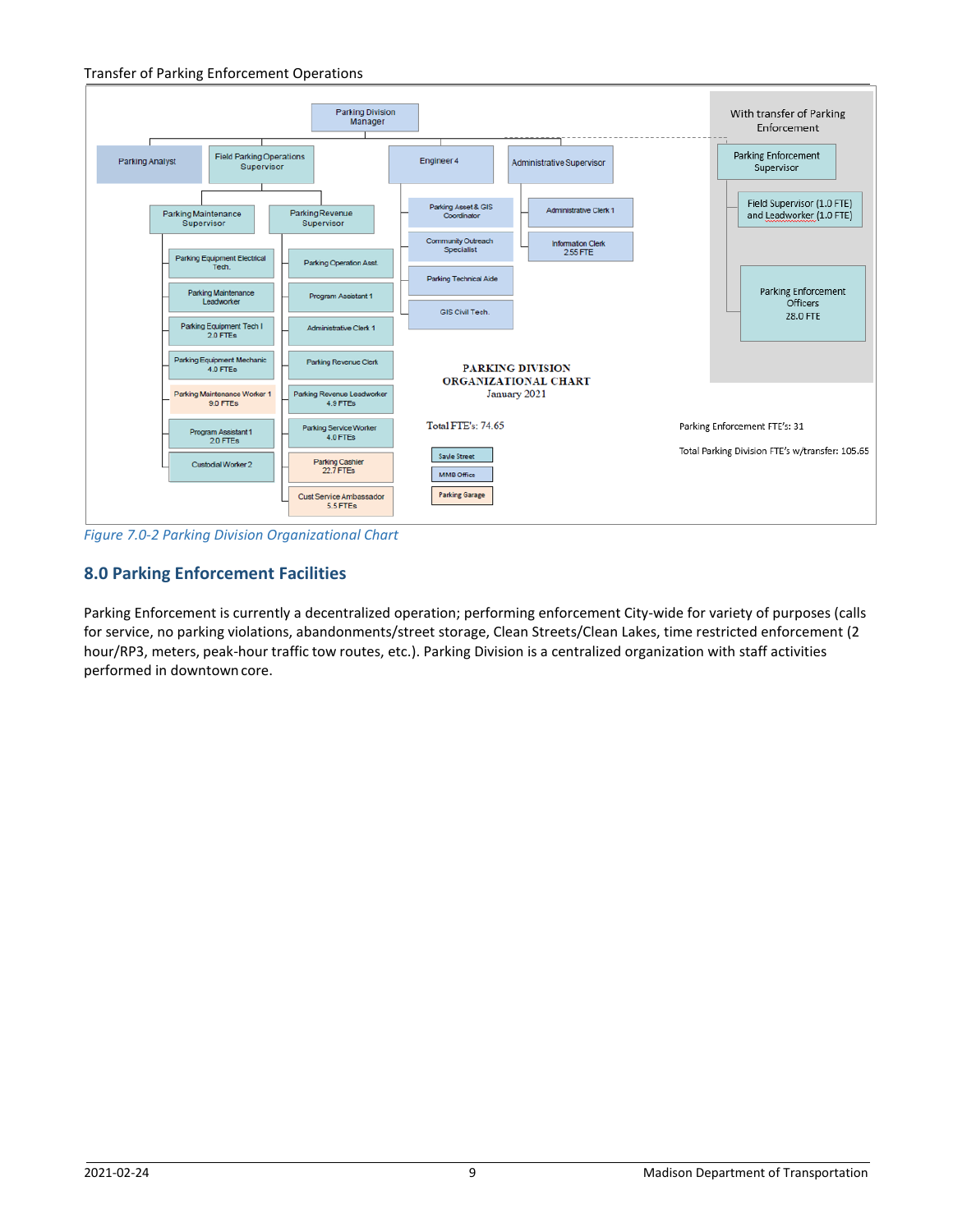<span id="page-11-0"></span>

<span id="page-11-1"></span>*Figure 8.0-2 Madison Police Districts and Stations (Central, East, Midtown, North, South, West)*



Currently, Parking Enforcement Officers (28 employees) are housed out of one of the six Police District Stations and have designated work areas and lockers in their assigned District. There are 20 Parking Enforcement vehicles, which are stored across the city at the 6 District Stations. Several of these vehicles are stored in a climate-controlled area due to external equipment and charging needs. These vehicles could potentially remain housed at the District Stations, however access to the buildings for Parking Enforcers use of lockers and equipment storage may pose challenges. MPD indicates that their District stations are secure facilities with access only granted to MPD personnel.

Both the Transportation Office at the Madison Municipal Building and Sayle Street Field Operations Offices are near capacity for existing operations. The Sayle Street field office has limited surface parking and without adequate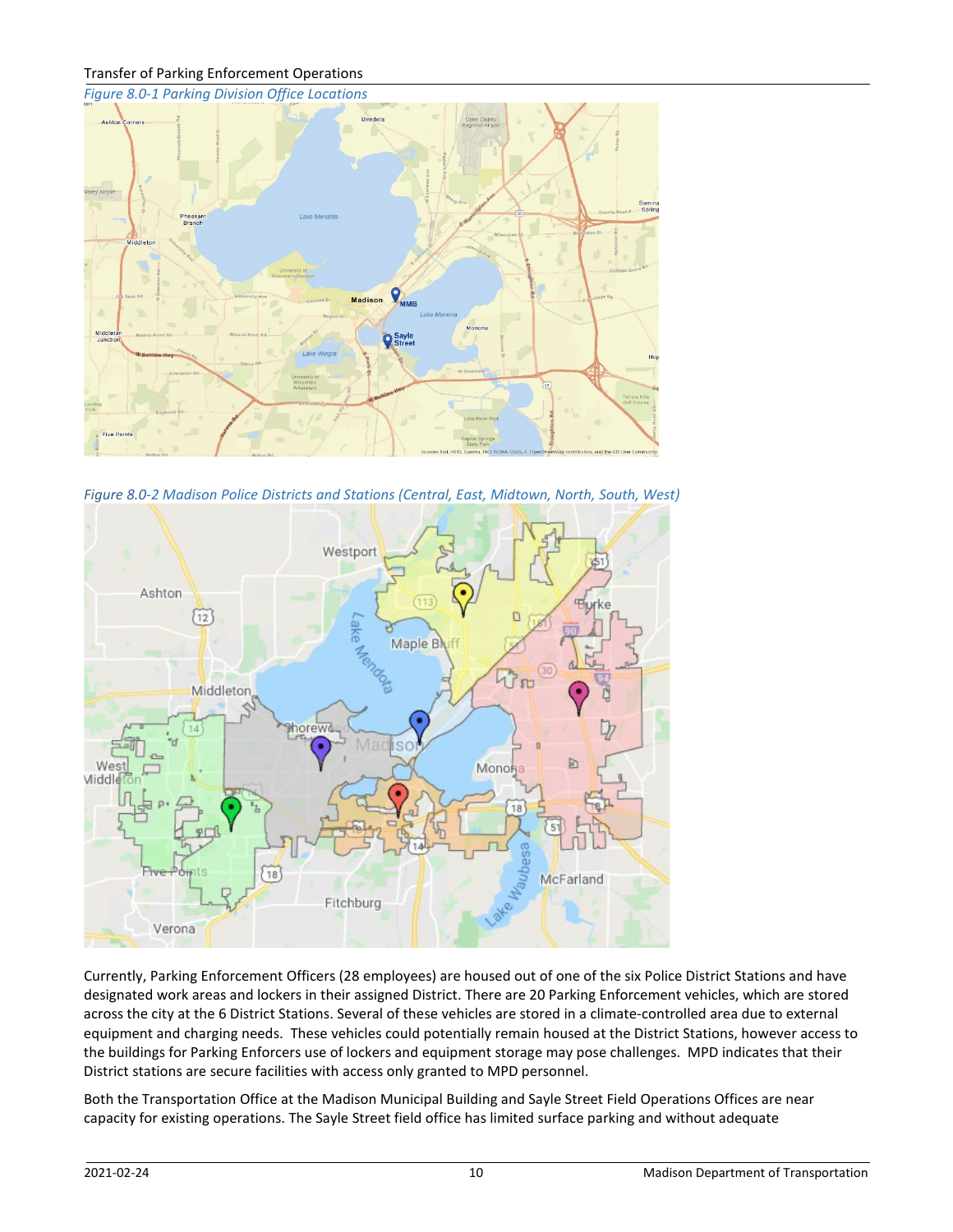space to store additional City vehicles.

A possible space arrangement could include housing the 3 Parking Enforcement supervisors at the Sayle Street facility, and providing the space for the 20 Parking Enforcement vehicles across the street at the on the surface lot of the recently purchased Parks facility on Edgewater Court. Accommodations for the lockers and changing facilities would need to occur at the Sayle Street or Parks facility. The Sayle Street office does not currently have space to accommodate the 3 Parking Enforcement supervisors, but could be incorporated in the design and construction of the Sayle Street Facility Remodel Project #11079. This project includes reconfiguration of the office space, and is scheduled to begin design this year with construction in 2023.

An alternate option for physical work locations for enforcement officers, lockers, and vehicles, would be at one or multiple public parking garages and offices (Wilson Street Garage). This option could raise concerns for both enforcement vehicle vandalism and damage, as well as taking public parking spaces out of service, resulting in revenue losses. (The approximate construction cost for 20 parking spaces at the Wilson Street Garage was over \$1.2M.)

Other options include using space along Johnson and/or US 51 that could be available. These include:

- The warehouse currently rented by Metro Transit, which will no longer be needed with the purchase of the FedEx site. (Yearly rental costs amounts to approximately \$90,000.)
- Purchasing a portion of the Hooper site that will soon be available.
- Using a portion of Metro's FedEx site on Hanson Road and US 51.

Space arrangements will need further evaluation during the transition period.

#### <span id="page-12-0"></span>**9.0 Parking Enforcement Officer Feedback**

#### <span id="page-12-1"></span>A. Employee Input

Madison Police Department held several meetings in December 2020 and January 2021 with Parking Enforcement Officers to provide updates on the study and report process, seek input to inform the study, and provide an opportunity for employees to ask questions. A summary of comments of Parking Enforcement Officers is below.

- 1. Expressed Physical Work Site Needs
	- Enforcement Vehicle Storage: There needs to be a place for key storage, a secure location for parking vehicles (20) with charging stations for electric vehicles. The two autoChalk system vehicles require secure indoor parking due to the mounted equipment and an electrical outlet to plug in for charging.
	- There needs to be lockers for radios, uniforms, personal items and charging areas for equip (phones, handhelds, radios).
	- There should be a changing area and restrooms
	- Storage areas are needed for work supplies, such as temporary signage postings, stakes, hammers, zip ties, pamphlets, tickets, etc.
	- There is a need for work spaces with access to computers, phones, mailboxes.
	- Parking for personal vehicles
	- Breakroom/lunch area with refrigerator, microwave, and adequate seating area to eat lunch

#### 2. Centralization Concerns

Decentralized operations provide the ability for all areas of the City to have early and late coverage and faster response times. Centralizing operations may increase travel time and distance to drive between the starting/ending work location and assigned enforcement areas at shift start, end, and lunch/restroom breaks, than the current decentralized model.

#### 3. Dispatch

Dispatch is critical to operations and safety. PEOs have frequent radio contact with dispatch to notify when starting each shift, what vehicle they are using, availability to take service calls. Dispatch receives schedules and assignments daily calls for service are dispatched based on location and Parking Enforcement daily assignments. Safety alerts are given to Parking Enforcers if there is a situation occurring in the area they are enforcing. In addition, case numbers are generated and assigned by Dispatch, which is required for vehicle towing.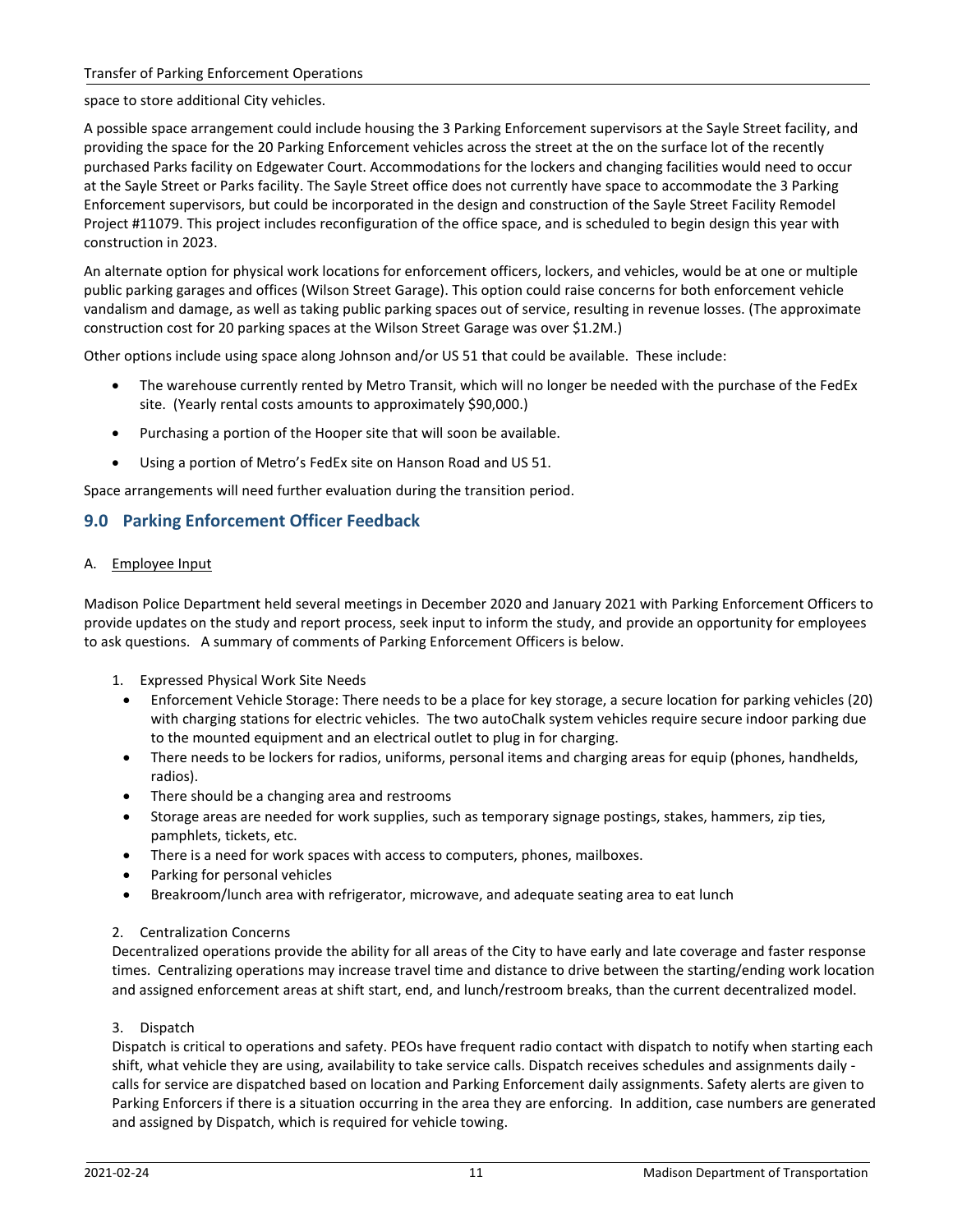- 4. Systems
	- Continued systems access is needed for duties. Examples include MDC, LERMS,NCIC, AIMS, Sharepoint, Telestaff, AutoChalk.
	- Technical support is needed for troubleshooting issues, installing updates currently MPD IMAT provides assistance.
- 5. Non-Enforcement Activities:

Parking Enforcement communication is needed with MPD to continue performing non-parking enforcement related activities

- Homeless encampments PEOs currently work with patrol on these areas due to safety issues. Many vehicles are inoperable or are trailers/campers. The vehicles are typically occupied. PEOs will work with officers before approaching these vehicles due possible mental health, alcohol/other drugs, past calls for services (threats, fights, etc.).
- Reporting overdoses, injured persons, intoxicated persons, mental health issues: PEOs are often  $1<sup>st</sup>$  on scene, answer dispatch questions, provide info on vehicles and persons involved, secure scene with vehicle, make judgement calls – when to send for Fire/EMS, provide direction of travel, provide a witness statement.
- Identify and assist with recovery of stolen autos, locating missing persons
- Identification of wanted subjects/vehicles
- Reporting hit and run's,vehicles damaged, dogs/animals on the loose, pets and children locked in hot cars, weapons in cars, illegal activity in cars, driving concerns (drunk drivers, speeding, running red lights,), down signs/traffic signals, deceased people in vehicles or on-street
- Assist with checking on suspicious vehicles that were report to dispatch (unoccupied)

#### <span id="page-13-0"></span>B. Labor-Management Meeting

MPD, Human Resources, and the Transportation Department, including the Parking Division, met with Local 6000 representatives on February 11, 2021 to discuss the proposed transfer and labor/employee concerns. They stated that Local 6000 and Parking Enforcement employees are opposed to transferring parking enforcement operations from MPD to the Parking Division. Then there was a series of questions and responses, which are summarized below.

Local 6000 questioned what would be the main changes for a Parking Enforcement employee? Answers provided included:

- *Physical work locations where they start the day along with the probable change from decentralized to centralized operations.*
- *Daily operations and routines – Parking Enforcement would no longer have daily briefings with MPD or enforcement priorities assigned by MPD at the neighborhood/district level.*
- *Employees likely would have less access to information in law enforcement databases. Radio communications may have less or similar access.*
- *Uniform/vehicle logo and branding would change.*

Safety concerns expressed by Local 6000 representatives included the following:

- Having the Police Department logo on uniforms and vehicles provides a level of safety and deterrent. Maintaining a direct line of communication to dispatch and Police is needed for employee safety.
- There are concerns over access and priority to COVID-19 vaccines if moved out of MPD.

#### <span id="page-13-1"></span>**10.0 Cost and Parking Financials**

As mentioned in Section 1.0, the Parking Division funded about \$2.8 million of the costs associated with Parking Enforcement in 2020. About \$200K of Parking Enforcement costs, continue to be provided by the General Fund through the MPD. There are other indirect expenses, such as vehicle and locker housing, which do not show up as a budget expense.

The transfer of Parking Enforcement to the Parking Division likely would incur the following expenses shown in Table 10.0-1.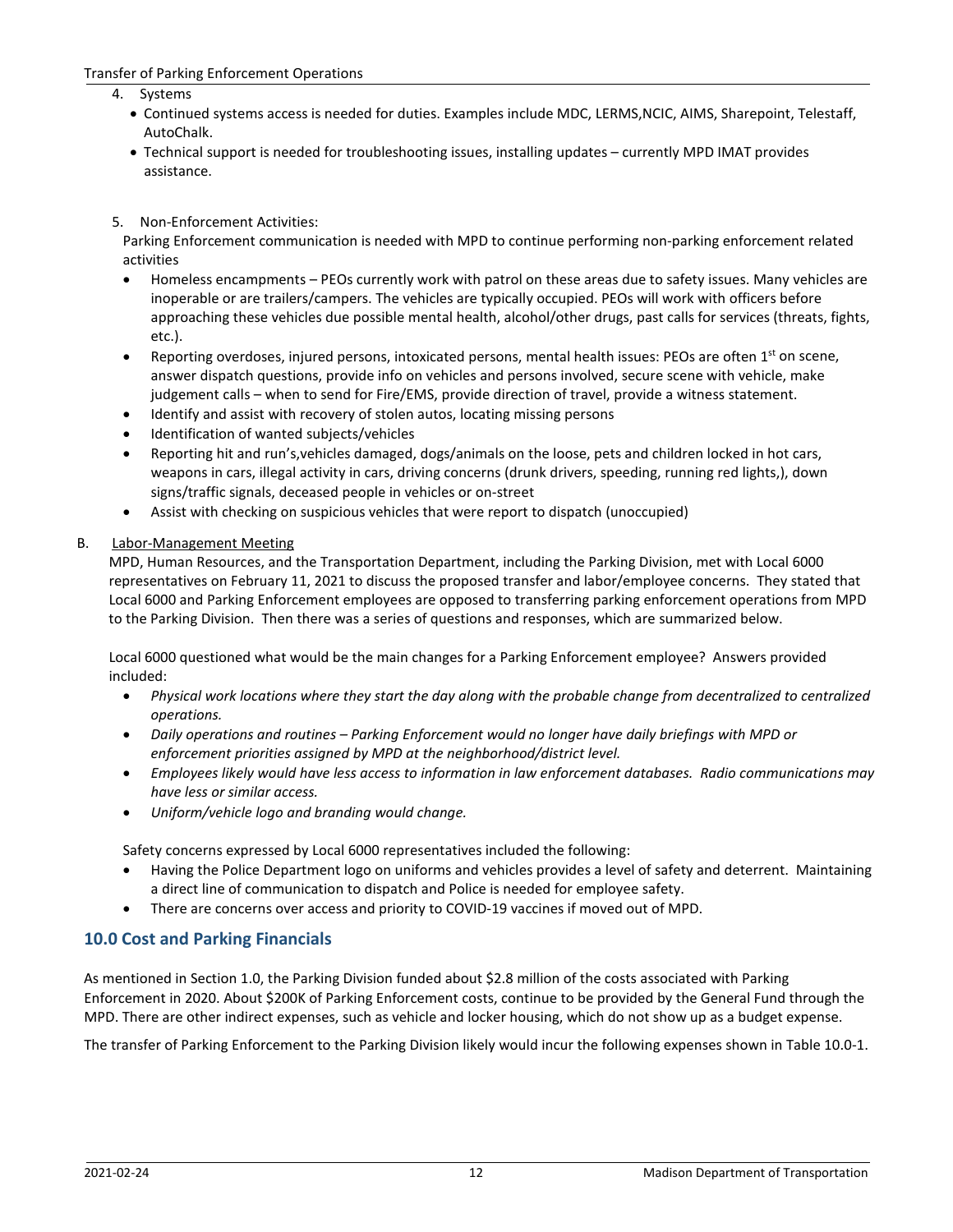<span id="page-14-0"></span>*Table 10.0-1 Summary of Fees and Costs*

|                                            | Currently Paid by<br><b>Parking Division</b><br><b>Enterprise Fund</b><br>(Parking Reserves) | Currently Paid by<br><b>General Fund (MPD</b><br>budget; PEO Vehicles<br>paid by Fleet Services) | <b>Estimated cost</b><br>increase<br>with Transfer                                                               |
|--------------------------------------------|----------------------------------------------------------------------------------------------|--------------------------------------------------------------------------------------------------|------------------------------------------------------------------------------------------------------------------|
| Parking Enforcement Personnel Cost         | \$2.8 million                                                                                |                                                                                                  | Possible additional<br>Parking Division Support<br>Personnel (tech, customer<br>service, administration).<br>TBD |
| Capital Costs (vehicles, radios)           |                                                                                              | \$100K                                                                                           |                                                                                                                  |
| Vehicle, Equipment and Supply Costs        |                                                                                              | \$120K-\$150K                                                                                    |                                                                                                                  |
| Contracts (towing)                         | \$345K                                                                                       | none                                                                                             |                                                                                                                  |
| Software, IT support, regional consortium  | \$90K                                                                                        | In kind                                                                                          | \$20K-\$60K                                                                                                      |
| Dispatch                                   |                                                                                              | In Kind                                                                                          | Being discussed at<br>executive level                                                                            |
| Vehicle Storage                            |                                                                                              | In kind                                                                                          | Edgewater?                                                                                                       |
| Parking Enforcement supervisor workspace   |                                                                                              | In kind                                                                                          | Sayle St?                                                                                                        |
| Parking Enforcement lockers, changing room |                                                                                              | In kind                                                                                          | Unknown                                                                                                          |

The effects of COVID-19 on parking revenue, along with budget decisions transferring Parking Enforcement funding responsibilities to the Parking Division, have created a less stable financial situation for the Parking Division. It would be difficult for the Parking Fund to fund expenditures beyond the \$3.2 million currently allocated towards Parking Enforcement. Because of current draw downs in the current Parking Reserve associated with COVID-19, it's possible the Parking Division could require General Fund support in the future. Parking Enforcement costs currently paid by the General Fund, as well as additional costs, may need to continue to be paid by the General Fund in the coming years.

#### <span id="page-14-1"></span>**11.0 Possible Schedule**

Because of space constraints, technology licensing, and potential additional budget authority, it would be difficult to fully transfer Parking Enforcement responsibilities by March 31, 2021. The study suggests initiating a transition team that would continue to resolve issues associated with the transfer of operations. A plausible schedule that integrates services efficiently could be as follows.

2021 (Remainder)

- Initiate transition team meetings
- Begin transfer of Parking Enforcement management to Parking Division
- Begin transfer of technology licensing (if necessary)
- Incorporate funding changes into 2022Budget
- Revise Madison General Ordinances as necessary.

#### 2022

- Transfer Parking Enforcement staff budgeted positions to Parking Division payroll & MUNIS
- Migrate dispatching services to Parking Division
- Reprogram PEO radios

2023

- Physically relocate 3 Parking Enforcement supervisors and 28 PEOs (possibly to Sayle Street facility)
- Physically relocate 20 PEO vehicles